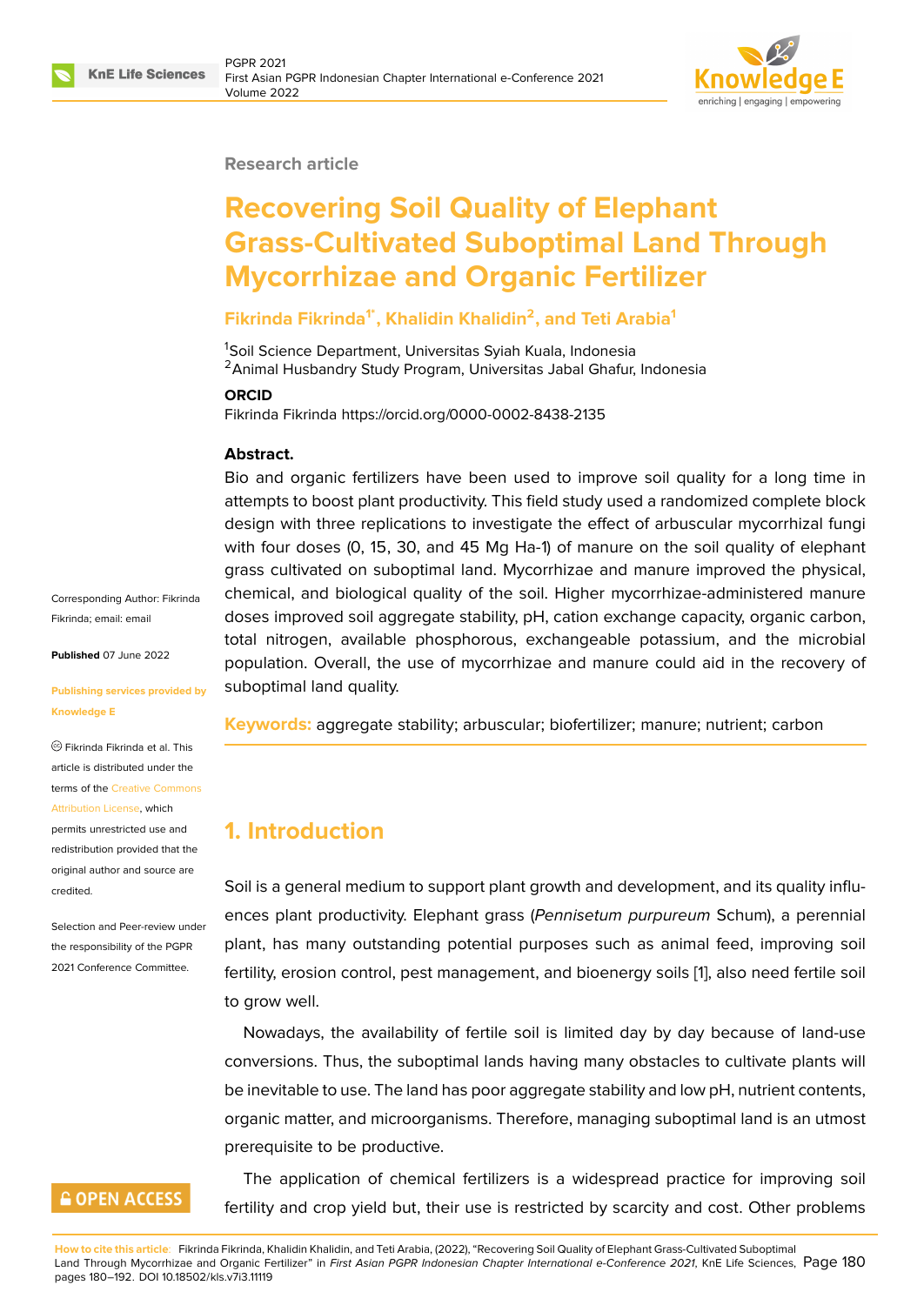associated with the use of chemical fertilizers are acidity, nutrient imbalance [2,3]. Therefore, using beneficial microbes as biofertilizer agents is a friendly method suitable to conserve agricultural fields.

Arbuscular mycorrhizal fungi (AMF) forming a mutualistic relationship with 80-90% of terrestrial plants [4] able to alleviate the uncomfortable conditions for agricultural plants such as low nutrients [5,6], drought [7,8] calcareous [9], and saline [10]. Therefore, this biofertilizer was a satisfactory alternatve to improve plant production in suboptimal land.

This technolo[gy](#page-7-0) has yet to replace conventional chemical fertilizers in commercial agriculture [11], especially on suboptimal land. Thes[e](#page-7-1) fungi are not [nu](#page-7-2)trient suppliers but make the nutrients available for plants [12] and enhance plant nutrient uptake [13]. Alternatively, application organic fertilizers involved in nutrient cycling [14] is an option.

In soils, t[he](#page-7-3) successful co-application of organic amendments and AMF on plant growth and productivity has been shown [1[5\], b](#page-7-4)ut their effect is site-specific. Theref[ore](#page-7-5), this study aimed to observe the effect of AMF and manure on the [imp](#page-7-6)rovement of soil quality of elephant grass-cultivated sub-optimal land. The hypotheses are that both AMF and manure singly or in combinati[on](#page-8-0) can improve the soil quality of elephant grass-cultivated sub-optimal land.

# **2. Methodology**

This field study was in The Agricultural Extension Center, Pidie, Aceh. The soil was classified as Ultisol has very unstable aggregate (index 18), low in organic carbon (1.08%), total nitrogen (0.14%), and exchangeable K (0.28 cmol<sub>(+)</sub> kg<sup>-1</sup>), medium in available phosphor (8.21 mg kg<sup>-1</sup>) and cation exchange capacity (18 cmol<sub>(+)</sub> kg<sup>-1</sup>), and has acid reaction (pH 5.42).

This study was arranged in a randomized complete block design with 2 X 3 treatments. The factors were mycorrhizae (0 and 10 g hole<sup>-1</sup>) and cow manure (0, 15, 30, and 45 Mg Ha<sup>-1</sup>).

The land was prepared in 24 plots with 2m x 2m each. The manure having 5.32% org. C, 0.69% tot. N, 0.32% tot. P, and 0.58% tot. K was mixed thoroughly in the plots as treatments on seven days before planting.

The mycorrhizal inoculum (a mix of *Glomus* sp*., Gigaspora decipien,* and *Acaulospora* sp*.*) inoculated in a hole just before planting the stem-cuttings of elephant grass. The cuttings used has 26 cm in length and 6 cm in diameter. Individual cutting included three nodes, two of that were buried in soil and planted in each planting hole.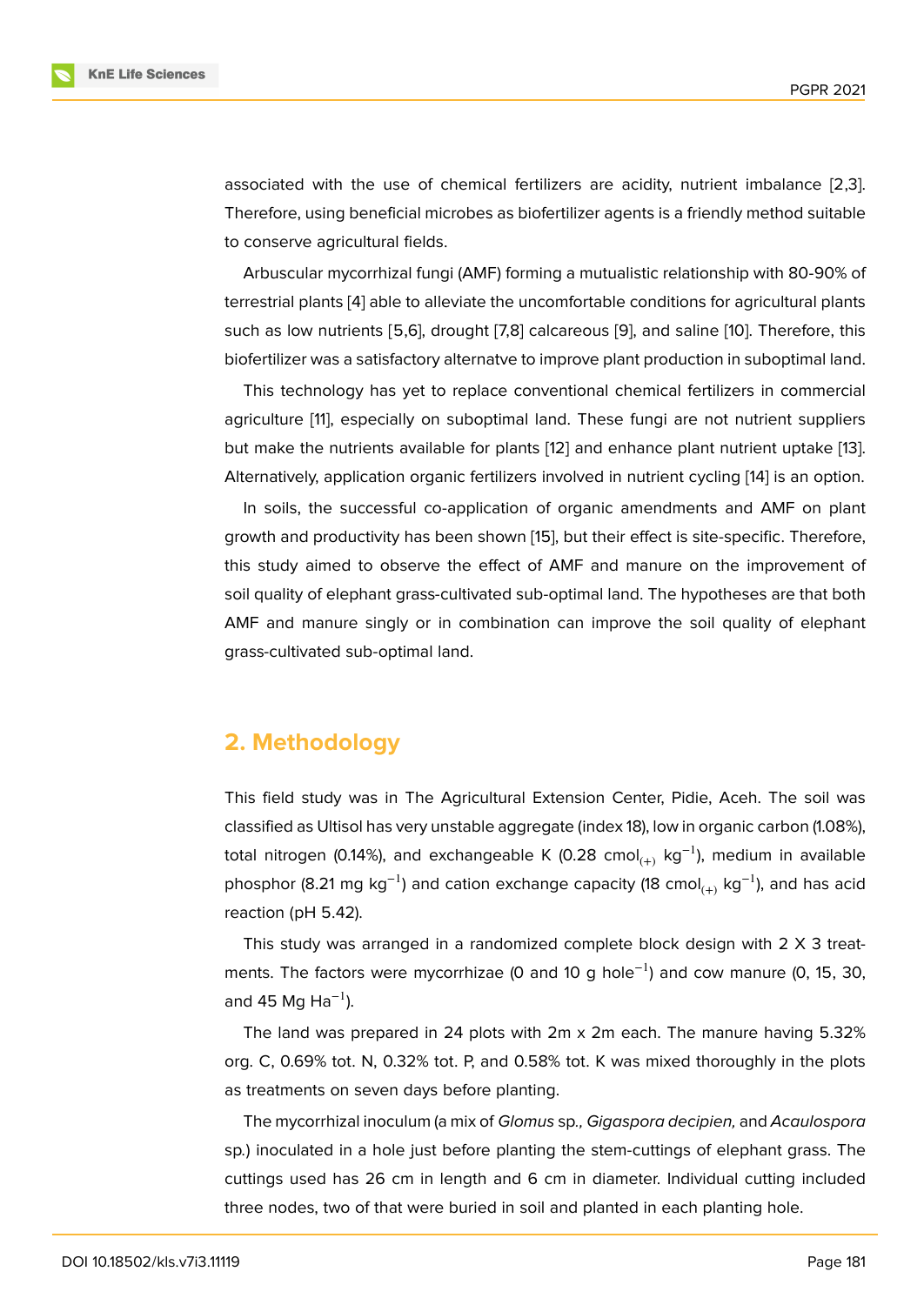The soil sample was collected after the 50 day-plants being harvested and analyzed for physical, chemical, and biological properties. The soil aggregate stability index was determined using a wet sieving device [16]. The soil was dilute with distilled water at a 1: 2.5 (w/v) ratio and the extract was measured for pH. Soil organic Ccarbon (org. C) was analyzed according to Walkley and Black method (Walkley and Black, 1934 [17]. The analysis methods for soil total nitrogen [\(to](#page-8-1)t. N ) was Kjeldahl [18], available phosphor (av. P) was by Bray 1, while exchangeable potassium (exch. K) and cation exchangeable capacity (CEC) were extracted with ammonium acetate (1 *N*) buffer solution [[19](#page-8-2)]. The number of soil microorganisms was determined by the diluted [pl](#page-8-3)ate method [20] and cultured in a nutrient agar medium [21].

All the data were assayed for normality (Kolmogorov-Smirnov test) and hom[oge](#page-8-4)neity of variances (Levene's test) with the SPSS 25.0 software (IBM Inc., Armonk, N[Y, U](#page-8-5)SA). The data were log-transformed befo[re](#page-8-6) analysis where necessary to approximate normal distribution. A one-way analysis of variance (ANOVA) and Duncan significant difference test to determine significant differences in soil physical, chemical, and biological characteristics among mycorrhizal and organic fertilizer treatments.

# **3. Result and Discussion**

Soil consisting of various physical, chemical, and biological aspects affects its quality. Soil quality cannot be measured directly, because it is multiple interactions among physical, chemical, and biological soil properties [22]. In addition, the soil quality was affected by land use and soil management [23,24]. Several studies in recent times have documented that the addition of organic amendments and biofertilizers are practices to improve soil quality [25,26].

This study (Table 1) showed that AMF and manure significantly improved the soil quality of elephant grass-cultivated suboptimal land. The AMF affected significantly soil aggregate stability, pH, CEC, org. C, av. P, and microbial population, while manure affected significantly all soil quality indicators evaluated. This study also revealed that the ability of AMF to increase the soil tot. N was affected by manure doses.

```
ns = not significant * = significant * = very significant
```
#### **3.1. Soil aggregate stability index**

The stability of soil aggregate plays a role in crop production and soil quality. It is an urgent soil quality indicator which influences soil structure [27] and soil functioning such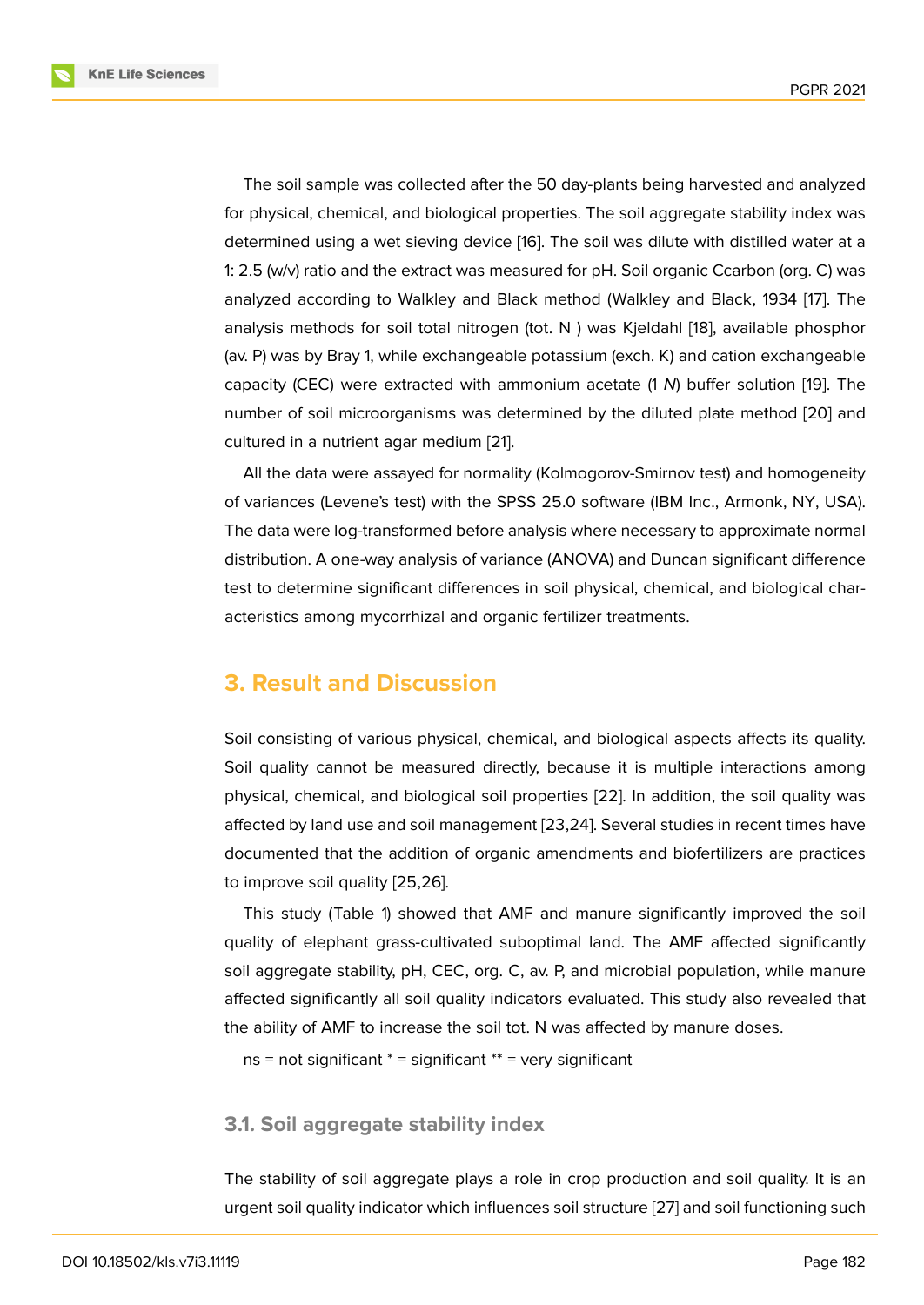|               | Aggregate<br>stability<br>index | рH     | <b>CEC</b> | Org. C | Tot. N | Av. P | Exch. K | <b>Microbial</b><br>population |
|---------------|---------------------------------|--------|------------|--------|--------|-------|---------|--------------------------------|
| AMF (A)       | **                              | $\ast$ | $\ast$     | $**$   | ns     | $**$  | ns      | $**$                           |
| Manure (M) ** |                                 | **     | **         | $**$   | **     | $**$  | **      | $**$                           |
| $A^*M$        | ns                              | ns     | ns         | ns     | $\ast$ | ns    | ns      | ns                             |

Table 1: Significance of the effect AMF and manure on soil physical, chemical, and biological properties on elephant grass rhizosphere.

as carbon storage [28], organic matter stabilization [29], water holding capacity [30], and biota [31].

This study showed that either AMF or manure applications significantly increase soil aggregate stability. [Ta](#page-9-0)ble 2 indicated that soil aggr[ega](#page-9-1)te stability was increase[d 10](#page-9-2).37% with [AM](#page-9-3)F and 11.30 to 23.54 with manure applications. This result is in agreement with some studies that showed the increased soil aggregation by AMF [32]. AMF is a producer of extracellular polymeric substances that bind soil particles together, creation a wide network of hypha, and production of glomalin [32,33].

The positive effects of manure application on soil aggregate stabil[ity](#page-9-4) were also reported by Zhang *et al.* [34]. The aggregate is formed by cohesion and clustering of mineral particles and organic matter [35].

### **3.2. Soil acidity**

Soil pH is a measure of active acidity of the sample and is the most frequently used indicator for estimating soil quality [36]. These critical characteristics regulate soil nutrients and microbial growth [37]. This study (Table 2) indicated that AMF and manure significantly improved soil pH. Both treatments rendered the soil less acidic from pH 5.96 to 6.23 by AMF and varying [pH](#page-9-5) as low as 5.56 to as high as 6.55 by manure applications.

The increased soil pH by AMF occured by  $\mathsf{HCO}_3^-$ or OH<sup>--</sup> excreted by mycorrhizal roots through the excess absorption of anions over cations [38]. Chen *et al.* [39] also reported that mycorrhizae affected the concentration of  $H^+$  in soil.

The effect of manure application on improving the soil pH increased by increasing application doses, but only 45 Mg ha<sup>-1</sup> of manure change[d s](#page-9-6)oil acidity sta[tus](#page-10-0) from slightly acid to neutral. In agreement with this result, Xiao *et al.* [40] also showed that the soil pH increased with increasing manure dose application, while Adams *et al.* [41] reported that pH buffering of manure was higher with the higher manure rate (40 Mg ha $^{-1}$ ).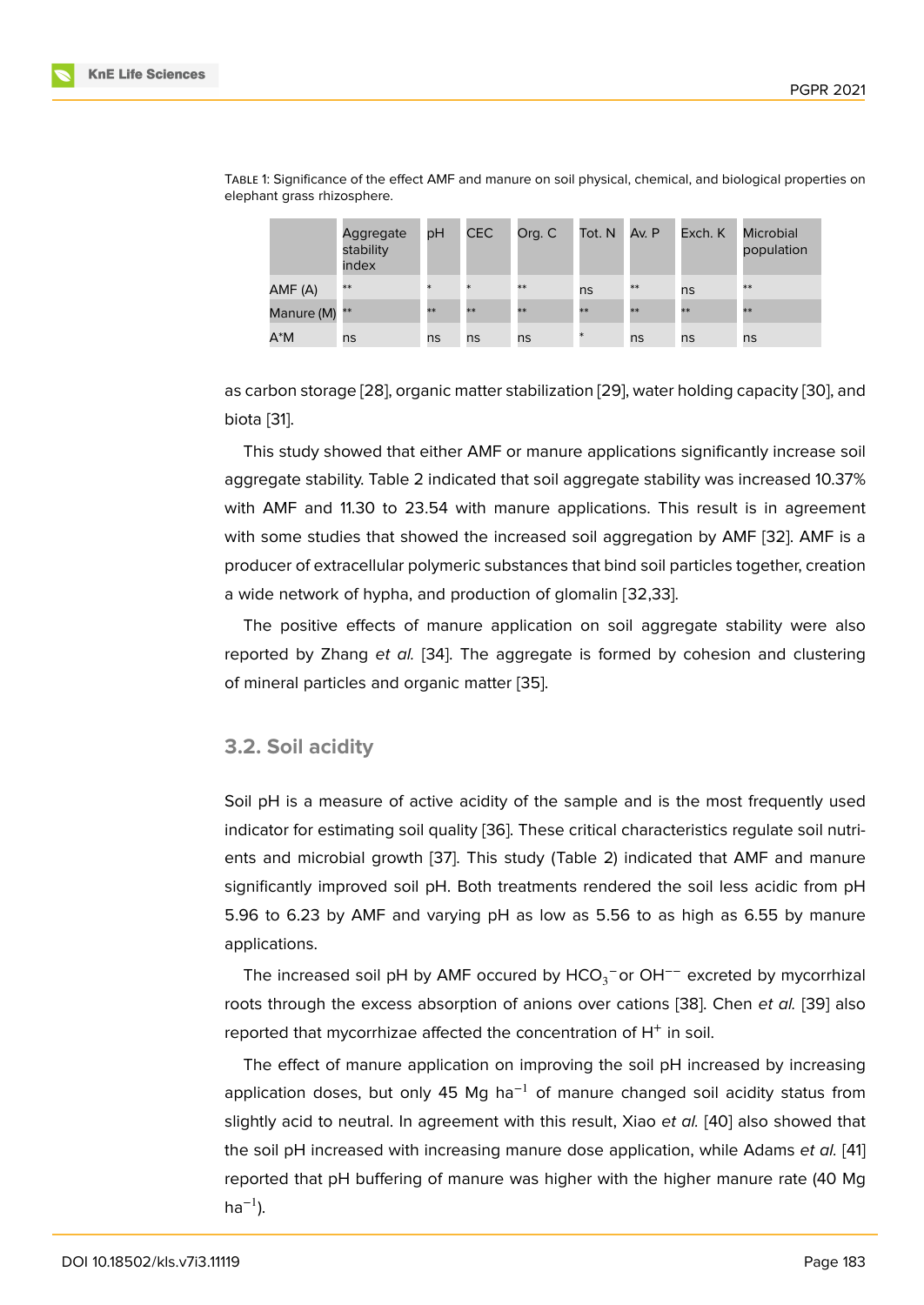### **3.3. Cation exchange capacity**

Cation exchange capacity is a soil quality indicator that gives insight into the nutrient retention capacity of the soil. Higher soil CEC results in more nutrient storage and CEC, hence more fertile soil [42], otherwise with soils with low CEC.

The CEC values obtained in this study were increased either by AMF or manure applications (Table 2). Response of soil CEC was in a linear relationship with soil pH (Table 2). The CEC wa[s h](#page-10-1)igher as the soil pH increased. Shi *et al.* [43] also showed similar findings.

Application of AMF and manure contributed to soil organic matter, and thus increased soil CEC. The highest CEC value found at the highest dosage (45 M[g h](#page-10-2)a<sup>-1</sup>of manure) could be reduced leaching, and there were more exchangeable cations such as  $\text{Na}^+$ , Ca $^{2+}$ , Mg $^{2+}$ , and K<sup>+</sup> incorporated by soil organic matter and manure itself. Similar findings on changes in soil CEC with AMF and manure are also reported by Fang *et al.* [44] and Shi *et al.* [43], respectively.

| <b>Treatments</b>      | AggregatepH<br>stability |                   | <b>CEC</b><br>cmol<br>$(+)$<br>$kg^{-1}$ | Org. C<br>(%)     | Tot.<br>N (%)        | Av.<br>$(mg.kg^{-1})$ | P Exch.<br>$_{(+)}$ kg <sup>-1</sup> | Microbial<br>K cmol popula-<br>tion (Log<br>$CFU$ $g^{-1}$<br>dry soils) |
|------------------------|--------------------------|-------------------|------------------------------------------|-------------------|----------------------|-----------------------|--------------------------------------|--------------------------------------------------------------------------|
| <b>AMF</b>             |                          |                   |                                          |                   |                      |                       |                                      |                                                                          |
| AMF                    | 44.92 a                  | 5.96 a            | 19.73 a                                  | 1.46a             | 0.20<br>a            | 4.28a                 | 0.34a                                | 5.80 a                                                                   |
| + AMF                  | 49.58 b                  | 6.23 <sub>b</sub> | 20.90 b                                  | 1.64 <sub>b</sub> | 0.21<br>a            | 8.44 b                | 0.36a                                | 5.90 b                                                                   |
| Organic<br>manure      |                          |                   |                                          |                   |                      |                       |                                      |                                                                          |
| 0 Mg ha $^{-1}$        | 42.23 a                  | 5.56a             | 17.87 a                                  | 1.25a             | 0.16<br>a            | 1.93 a                | 0.31a                                | 5.47a                                                                    |
| 15 Mg ha <sup>-1</sup> | 47.50 b                  | 6.25<br>bc        | 19.40 b                                  | 1.49 <sub>b</sub> | 0.20<br>b            | 4.53 ab               | 0.35 <sub>b</sub>                    | 5.58 b                                                                   |
| 30 Mg ha $^{-1}$       | 47,00 b                  | 6.04 <sub>b</sub> | 21.60 с                                  | 1.59 b            | 0.22<br>C            | 5.91 b                | 0.34<br>ab                           | 5.73 c                                                                   |
| 45 Mg ha $^{-1}$       | 52.17 c                  | 6.55 c            | 22.40 с                                  | 1.87 c            | 0.23<br>$\mathsf{C}$ | 13.08 c               | 0.38 <sub>b</sub>                    | 6.63 d                                                                   |
|                        |                          |                   |                                          |                   |                      |                       |                                      |                                                                          |

Table 2: The effect of AMF and manure on soil physical, chemical, and biological characteri[stics](#page-10-3).

Different lower case letters indicate significant difference among different AMF treatment with the same manure levels at  $p < 0.05$ .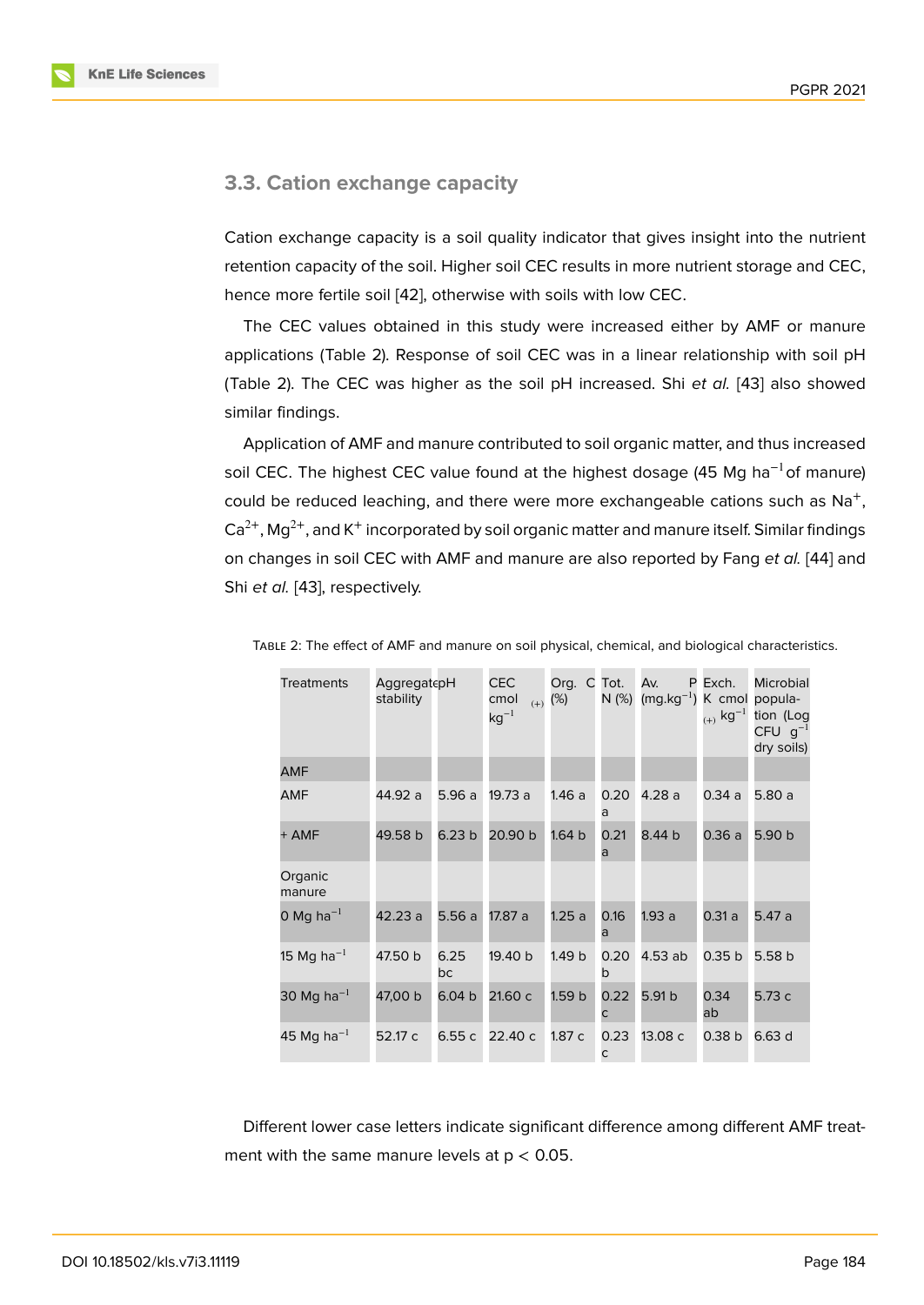### **3.4. Soil Organic Carbon**

Soil organic carbon content is a soil biological and chemical quality indicator and indirectly allects soil physical quality  $[45]$ . This result also indicated that both AMF and manure significantly increased SOC.

AM fungi contributed to SOC by exudating the labile carbon substrates to the surrounding soil [46] and secreting glomali[n \[47](#page-10-4)]. In consistence, another study [48] reported manure increased SOC content by 0.23–0.26 and 0.18–0.19 g kg<sup>-1</sup>yr<sup>-1</sup> compared to no fertilizer and NPK, respectively.

## **3.5. Soil nutrients**

Among macronutrients observed, AMF inoculation significantly increased soil available P but not significantly on total N and exch. K. Otherwise, the organic fertilizer significantly  $(p \ge 0.05)$  increased all soil nutrient parameters, including total N, available P, and exchangeable K.

The effect of AMF to improve soil tot. N depended on manure doses application (Figure ??), otherwise on soil av P and exch. K. This result also revealed that the AMF effect on increasing significantly soil tot. N was decreased by increasing the dose of manure application. The soil nutrient status was affected by AMF through increasing mineralization, reducing leaching, and producing organic acids [49-51]

There are also notable differences in the soil nutrient contents (tot. N, av. P., and exch K) between the control and the various manure doses-amended soils (Table 2). The higher doses of manure, the higher value of the soil nutrient observed. Manure is a valuable source of macro and micronutrients for plants, so the introduction of these organic materials into soil causes an increase in nutrient contents [52,53].

## **3.6. Microbial population**

In the past, soil quality indicators consisted of only physical and chemical properties [45]. Soil microorganisms occupy only a minuscule portion (0.5%) of the total volume of soil [54] could be a predictor for evaluating soil quality [50,55]. They act in SOM decomposition, nutrient cycling, soil aggregation, and soil health [56-58].

[T](#page-10-4)his study (Table 2) indicated that AMF symbiosis was significantly modulated microbial po[pula](#page-11-0)tion in the soil. These results were in line with Hao *et al.* [59] who reported that AMF promoted the enrichment of plant growth-promoting microbes in soils spiked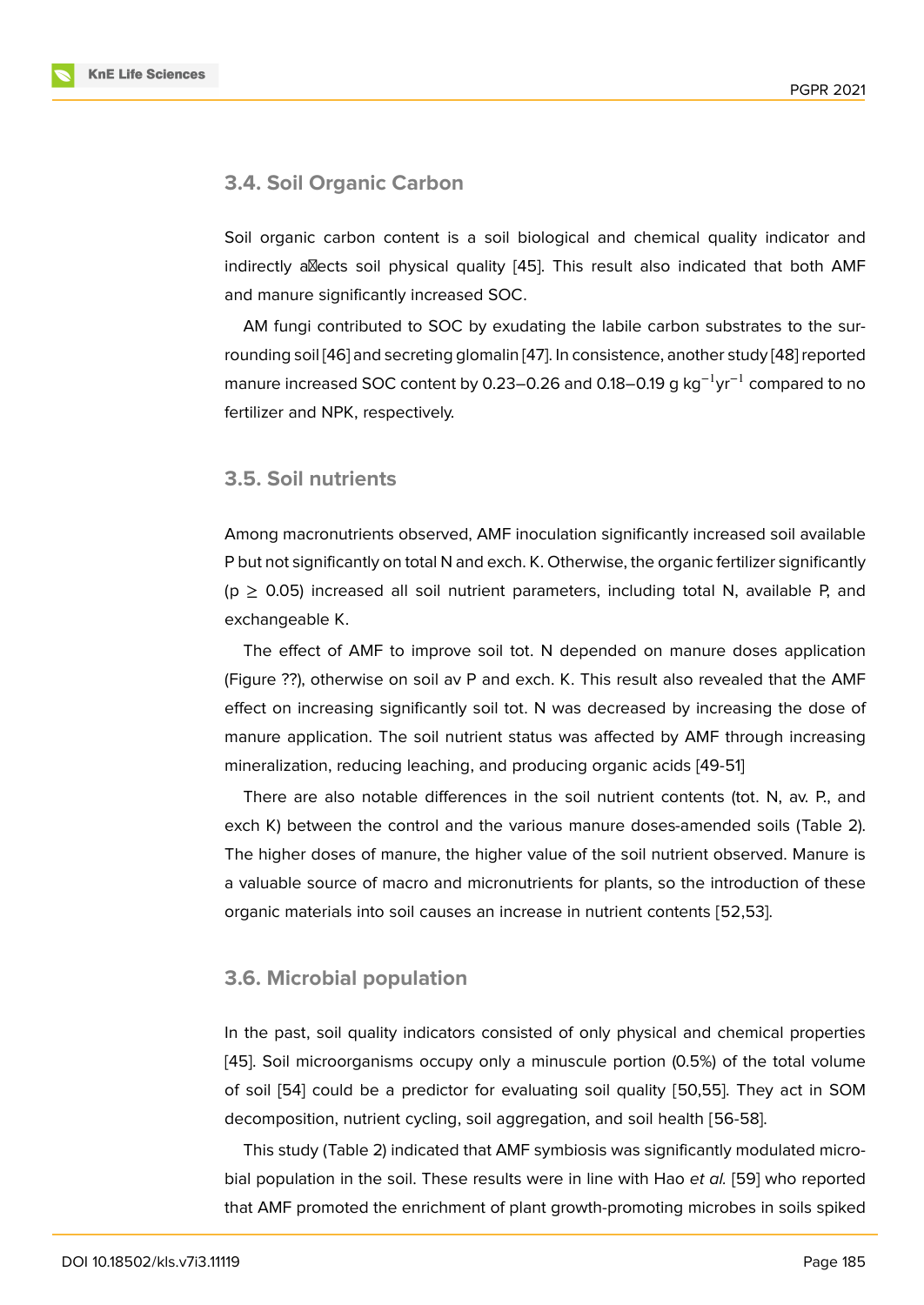with Lanthanum 500 mg kg<sup>-1</sup>. Arbuscular mycorrhizal fungi mycelial exudates influence the microbial population. The exudate types that affect the microbial population include soluble sugar [60], strigolactanes [61], and carboxylate [62].

Likewise, manure application also improved soil microbial population. This effect was higher with higher application doses. Ding *et al.* [63] also showed that a higher rate of manure led to [a l](#page-11-1)arger microbial [pop](#page-11-2)ulation. The micr[obia](#page-12-0)l population was related to the nutrient content of organic fertilizer applied required to support their life.

**Figure** 1. The effect of manure doses on soil t[ota](#page-12-1)l N content at different AMF treatments.

Different lower case letters indicate significant differences among AMF treatment with the same manure levels at  $p<0.05$ .

# **4. Conclusion**

Arbuscular mycorrhizal fungi and manure effectively improved soil physical, chemical, and biological quality of elephant grass-cultivated suboptimal land. Both soil amendments increased soil aggregate stability, pH, CEC, organic C, total N, av. P, exch. K and the microbial population. The soil tot. N status was affected by the combination of AMF and manure application, and the effectivity of AMF was lower with increasing manure doses. The highest effect of manure on improving soil quality indicator evaluated was at 45 Mg Ha<sup>-1</sup>. It concluded that AMF and manure could be a sustainable manner to recover soil quality.

# **References**

- [1] Camelo A, Barreto CP, Vidal MS et al. Field response of two seed propagated elephant grass genotypes to diazotrophic bacterial inoculation and in situ confocal microscopy colonization analyses. Symbiosis. 2021;83:41–53.
- <span id="page-6-0"></span>[2] Agbede TM, Adekiya AO, Ale MO, Eifediyi EK, Olatunji CA. Effects of green manures and NPK fertilizer on soil properties, tomato yield and quality in the forest-savanna ecology of Nigeria. Experimental Agriculture. 2019;55:793-806.
- [3] Lv H, Zhao Y, Wang T, Wan L, Wang J, Butterbach-Bahl K, Lin S. Conventional flooding irrigation and over fertilization drives soil pH decrease not only in the top- but also in subsoil layers in solar greenhouse vegetable production systems. Geoderma. 2020;363:114156.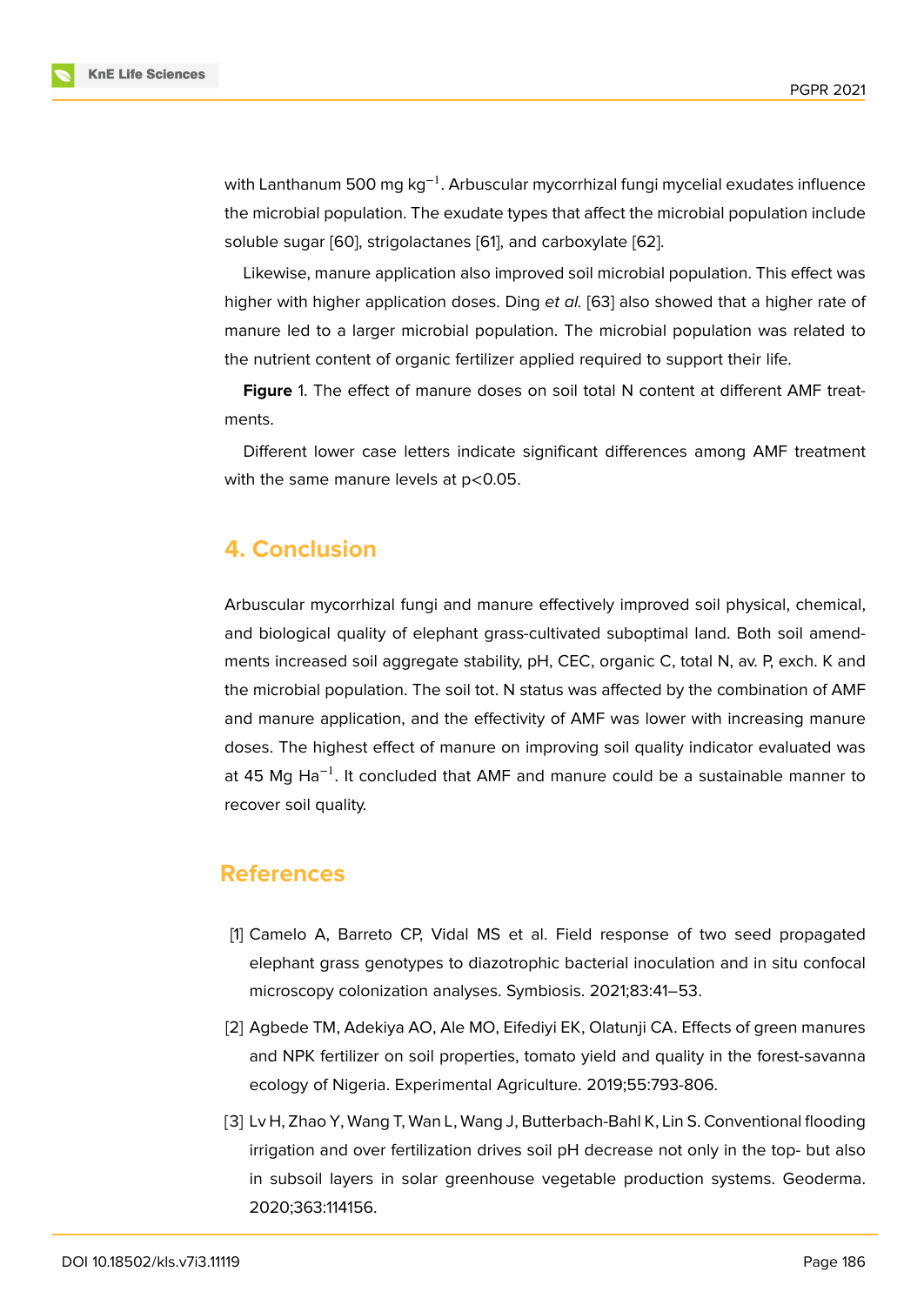

- <span id="page-7-0"></span>[4] Albornoz FE, Dixon KW, Lambers H. Revisiting mycorrhizal dogmas: Are mycorrhizas really functioning as they are widely believed to do? Soil Ecology Letters. 2021;3(1):73–82.
- [5] Liu G, Bollier D, Gübeli C, Peter N, Arnold P, Egli M, Borghi L. Simulated microgravity and the antagonistic influence of strigolactone on plant nutrient uptake in low nutrient conditions. npj Microgravity. 2018;4(20): 1-10.
- [6] Parihar M, Meena VC, Mishra PK, Rakhsit A, Choudhary M, Yadav RM, Rana K, Bisht JK. Arbuscular mycorrhiza: a viable strategy for soil nutrient loss reduction. Archives of Microbiology. 2021;10(201):723–735.
- [7] Mahmoudi N, Caeiro MF, Mahdhi M, Tenreiro R, Ulm F, Mars M, Cruz C, Dias T. Arbuscular mycorrhizal traits are good indicators of soil multifunctionality in drylands. Geoderma. 2021;397:115099.
- [8] Faria JMS, Teixeira DM, Pinto AP, Brito I, Barrulas P, Carvalho M. The protective biochemical properties of abuscular mycorrhiza extraradical mycelium in acidic soils are maintained throughout the Mediterranean summer conditions. Agronomy. 2021;11:748.
- <span id="page-7-1"></span>[9] Labidi S, Jeddi FB, Tisserant B, Yousfi M, Sanaa M, Lounès-Hadj Sahraoui YDA. Field application of mycorrhizal bio-inoculants affects the mineral uptake of a forage legume (*Hedysarum coronarium* L.) on a highly calcareous soil. Mycorrhiza. 2015;25:297–309.
- <span id="page-7-2"></span>[10] Yu Z, Xu J, Liu S et al. Adult plants facilitate their conspecific seedlings by enhancing arbuscular mycorrhizae in a saline soil. Plant Soil. 2020;447(1-2):1-13.
- <span id="page-7-3"></span>[11] Mitter EK, Tosi M, Obregón S, Dunfield KE, Germida JJ. Rethinking crop nutrition in times of modern microbiology: Innovative biofertilizer technologies. Frontier Sustainable Food Sysem.. 2021;5:1-23
- <span id="page-7-4"></span>[12] Sato T, Hachiya S, Inamura N, Ezawa T, Cheng W, Tawaraya K. Secretion of acid phosphatase from extraradical hyphae of the arbuscular mycorrhizal fungus *Rhizophagus clarus* is regulated in response to phosphate availability. Mycorrhiza. 2019;29(6):599-605.
- <span id="page-7-5"></span>[13] Hernández-González J, Inza I, Lozano JA. Learning Bayesian network classifiers from label proportions. Pattern Recognition 2013;46(12):3425–3440.
- <span id="page-7-6"></span>[14] Ma Q, Wen Y, Wang D, Sun X, Hill PW, Macdonald A, Chadwick DR, Wu L, Joner DL. Farmyard manure applications stimulate soil carbon and nitrogen cycling by boosting microbial biomass rather than changing its community composition. Soil Biology and.Biochemistry. 2020;144:107760.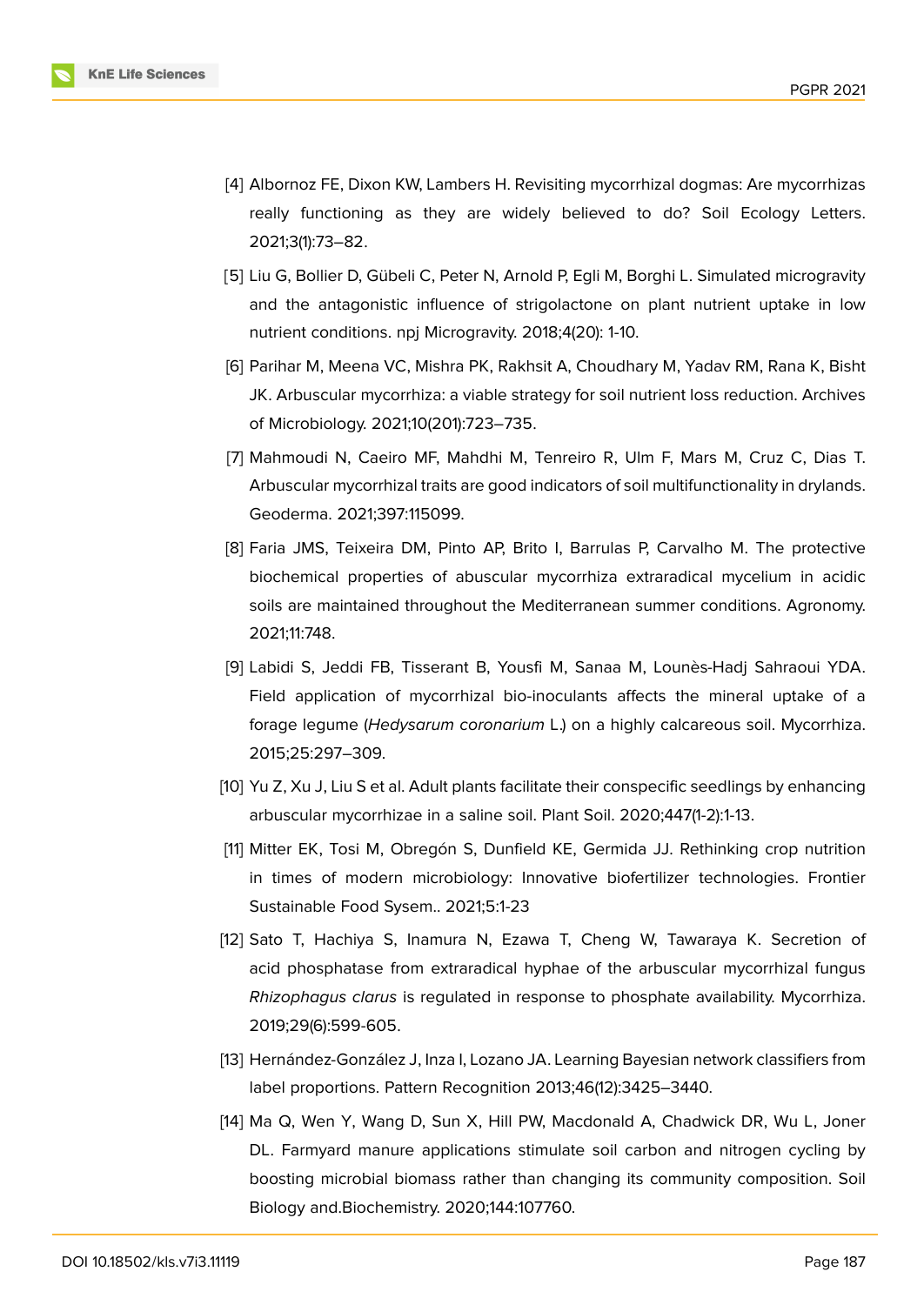

- <span id="page-8-0"></span>[15] Khan Y, Sohail A, Yaseen T, Rehman KU, Noor M, Akbar K. Arbuscular mycorrhizal fungi improved the growth and yield productivity of *Lens esculennta* under the influence of poultry litter. Pakistan. J. Phytopathol. 2021;33(1):145-151.
- <span id="page-8-1"></span>[16] Kandeler E. Methods in soil biology. Schiner F, Öhlinger R, Kandeler E, Margesin R. Berlin: Springer-Verlag; 1996.
- <span id="page-8-2"></span>[17] Walkley A, Black IA. An examination of the Degtjareff method for determining soil organic matter and a proposed modification of the chromic acid titration method. Soil Science. 1934;37:29-38.
- <span id="page-8-3"></span>[18] Jones JB. Laboratory guide for conducting soil tests and plant analysis.  $1<sup>st</sup>$  ed. New York: CRC Press; 2001.
- <span id="page-8-4"></span>[19] Reeve NG, Summer ME. Cation exchange capacity and exchangeable aluminum in Natal Oxisols. Soil Science.Society of. America Journal. 1971;35:38-42.
- <span id="page-8-5"></span>[20] Chandra P, Dhuli P, Verma P, Singh A, Choudhary M, Prajapat K, Rai AK, Yadav RK . Culturable microbial diversity in the rhizosphere of different biotypes under variable salinity. Tropical Ecology. 2020;61:291–300.
- <span id="page-8-6"></span>[21] Kour D, Rana KL, Kaur T, Sheikh I, Yadav AN, Kumar V, Dhaliwal HS, Saxena AK. Microbe-mediated alleviation of drought stress and acquisition of phosphorus in great millet (*Sorghum bicolour* L.) by drought-adaptive and phosphorus-solubilizing microbes. Biocatalysis and Agricultural Biotechnology 2020;23:101501.
- [22] Karlen DL, Andrews SS, Wienhold BJ, Zobeck TM. Soil quality assessment: Past, present and future. J. of Integrative Bioscience. 2008; 6(1):3-14.
- [23] da Rocha Junior PR, Sturião WP, Nogueira NO, Passos RR, Donagemma GK, Rangel OJP, Bhattarai R. Soil quality indicators to evaluate environmental services at different landscape positions and land uses in the Atlantic forest biome. Environmental and Sustainable Indicators. 2020;7:100047.
- [24] Huang W, Zong M, Fan Z, Feng Y, Li S, Duan C, Li H. Determining the impacts of deforestation and corn cultivation on soil quality in tropical acidic red soils using a soil quality index. Ecological Indicators. 2021;125:107580.
- [25] Li P, Li Y, Xu L, Zhang H, Shen X, Xu H, Jiao J, Li H, Hu F. Crop yield-soil quality balance in double cropping in China's upland by organic amendments: A metaanalysis. Geoderma. 2021;403(1):115197.
- [26] Shahzad SM, Arif MS, Riaz M, Ashraf M, Yasmeen T, Zaheer A, Bragazza L, Buttler A, Robroek JM. Interaction of compost additives with phosphate solubilizing rhizobacteria improved maize production and soil biochemical properties under dryland agriculture. Soil and Tillage Research. 2017;174:70–80.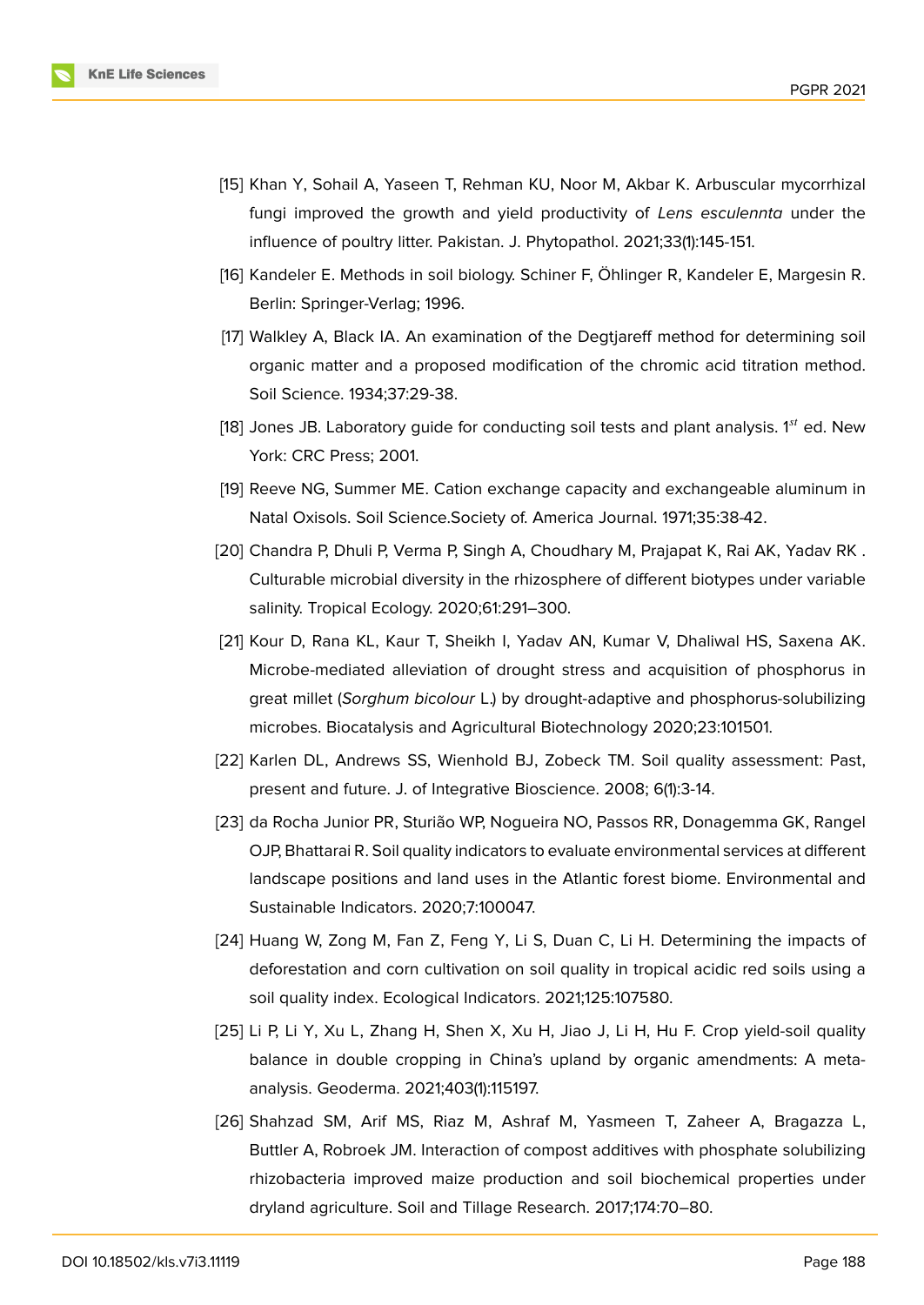

- [27] Teixeira F, Basch G, Alaoui A, Lemann T, Wesselink M, Sukkel W, Lemesle J, Ferreira C, Veiga A, Garcia-Orenes F, Morugán-Coronado A, Mataix-Solera J, Kosmas C, Glavan M, Zoltán T, Hermann T, Vizitiu OP, Liepic J, Frac M, Reintam E, Xu M, Fu H, Fan H, Fleskens L . Manuring effects on visual soil quality indicators and soil organic matter content in different pedoclimatic zones in Europe and China. Soil and Tillage Research. 2021;212:105033.
- <span id="page-9-0"></span>[28] Wiesmeier M, Urbanski L, Hobley E et al. Soil organic carbon storage as a key function of soils-A review of drivers and indicators at various scales. Geoderma. 2019;333:149–162.
- <span id="page-9-1"></span>[29] Hao-an L, Shuo Y, Wei G Ji-wei T, Ruo-nan L, Huai-zhi Z, Shao-wen H. Changes in organic C stability within soil aggregates under different fertilization patterns in a greenhouse vegetable field. J. of Integrative Agriculture. 2021;20(10):2758–2771.
- <span id="page-9-2"></span>[30] Saffari N, Hajabbasi MA, Shirani H, Mosaddeghi MR, Mamedov AI. Biochar type and pyrolysis temperature effects on soil quality indicators and structural stability. J. of Enviromental Management. 2020;261:110190.
- <span id="page-9-3"></span>[31] Or D, Keller T, Schlesinger WH. Natural and managed soil structure: On the fragile scaffolding for soil functioning. Soil and Tillage Research. 2021;208:104912.
- <span id="page-9-4"></span>[32] Zhang Z, Mallik A, Zhang J, Huang Y, Zhou L. Ellects of arbuscular mycorrhizal fungi on inoculated seedling growth and rhizosphere soil aggregates. Soil and Tillage Research. 2019;194:104340.
- [33] Rodrigues MA, Piroli LB, Forcelini D, Raimundo S, da Silva Domingues L, Cassol LC, Correira CM, Arrobas M. Use of commercial mycorrhizal fungi in stress-free growing conditions of potted olive cuttings. Scientia Horticulturae. 2021;275:109712.
- [34] Zhang Y, Shengzhe E, Wang Y, Su S, Bai L, Wu C, Zeng X. Long-term manure application enhances the stability of aggregates and aggregate-associated carbon by regulating soil physicochemical characteristics. Catena. 2021;203:105342.
- [35] Bucka FB, Kölbl A, Uteau D, Peth S, Kögel-Knabner I. Organic matter input determines structure development and aggregate formation in artificial soils. Geoderma. 2019;354:113881.
- <span id="page-9-5"></span>[36] Fernãndez-Caliani JC, Girãldez MI, Waken WH, Del Río ZM, Córdoba F. Soil quality changes in an Iberian pyrite mine site 15 years after land reclamation. Catena. 2021;206:105538.
- [37] Gondal AH, Farooq Q, Sohail S, Kumar SS, Toor MD, Zafar A, Rehman B. Adaptability of soil pH through innovative microbial approach. Current Research in Agricultural Sciences. 2021;8(2):71-79.
- <span id="page-9-6"></span>[38] Marschner H. Mineral nutrition of higher plants.  $2^{nd}$  Ed. London: Academic Press.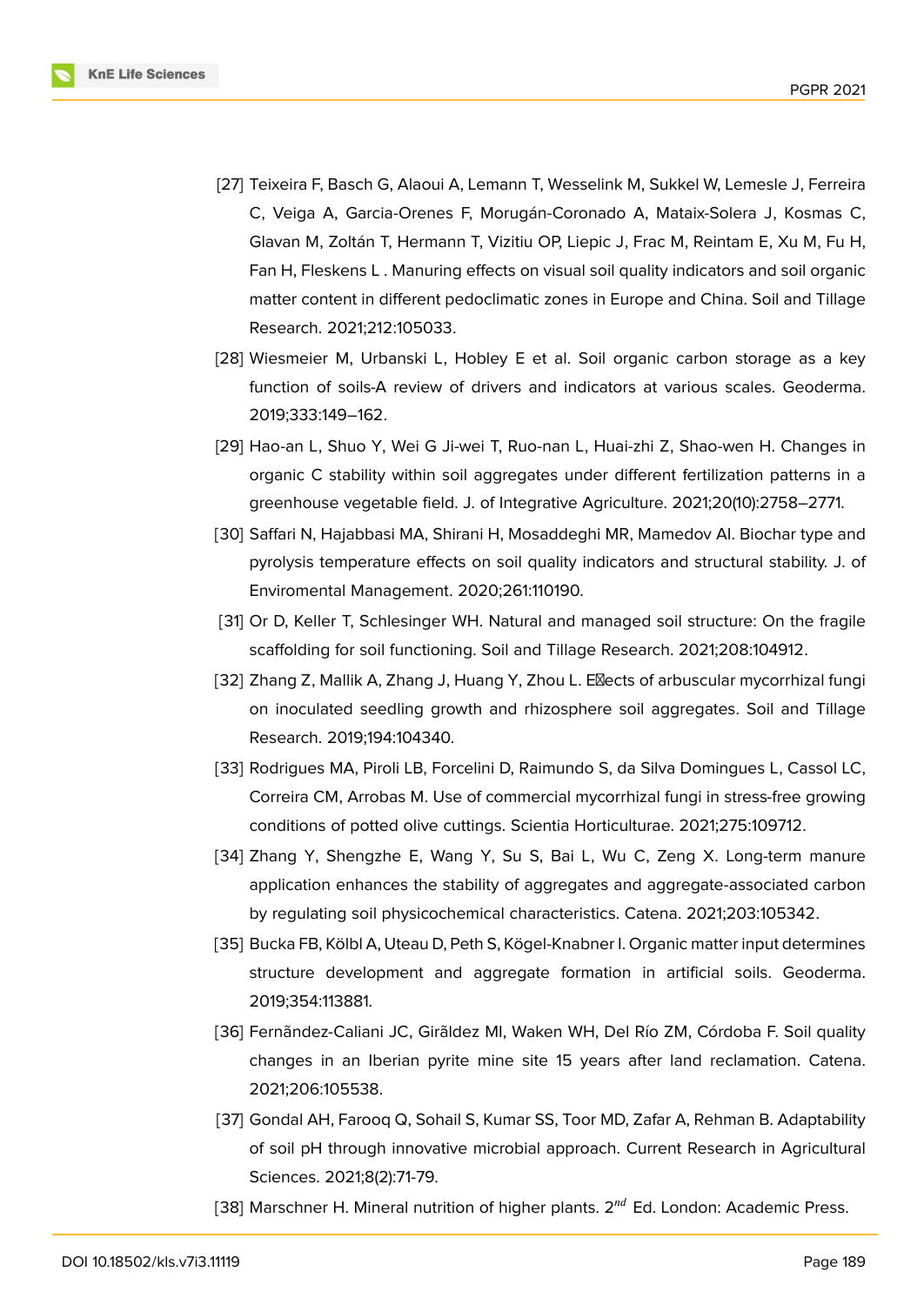

- <span id="page-10-0"></span>[39] Chen X, Ding Z, Tang M, Zhu B. Greater variations of rhizosphere e $\mathbb Z$ ects within mycorrhizal group than between mycorrhizal group in a temperate forest. Soil Biology and Biochemistry. 2018;126:237–246.
- [40] Xiao Y, Zhao Z, Chen L, Li Y. Arbuscular mycorrhizal fungi and organic manure have synergistic ellects on *Trifolium repens* in Cd-contaminated sterilized soil but not in natural soil. Applied Soil Ecology. 2020;149:103485.
- [41] Adams AM, Gillespie AW, Dhillon GS, Kar G, Minielly C, Koala S, Ouattara B, Kimaro AA, Bationo A, Schoenau JJ, Peak D . Long-term effects of integrated soil fertility management practices on soil chemical properties in the Sahel. Geoderma. 2020;366:114207.
- <span id="page-10-1"></span>[42] Hosseinzadeh MH, Ghalavand A, Boojar MMA, Modarres-Sanavy SAM, Mokhtassi-Bidgoli A. Application of manure and biofertilizer to improve soil properties and increase grain yield, essential oil and ω3 of purslane (*Portulaca oleracea* L.) under drought stress. Soil and Tillage Research. 2021;205:104633.
- <span id="page-10-2"></span>[43] Shi R, Liu Z, Li Y, Jiang T, Xu M. Mechanisms for increasing soil resistance to acidification by long-term manure application. the end page number does not mention in the journal. 2019;185:77-84.
- <span id="page-10-3"></span>[44] Fang F, Wang C, Wu F, Tang M, Doughty R. Arbuscular mycorrhizal fungi mitigate nitrogen leaching under poplar seedlings. Forests. 2020;11(3):1-18.
- <span id="page-10-4"></span>[45] Zornoza R, Acosta JA, Bastida F, Domínguez SG, Toledo DM, Faz A. Identification of sensitive indicators to assess the interrelationship between soil quality, management practices and human health. Soil. 2015;1:173–185.
- [46] Frey SD. Mycorrhizal fungi as mediators of soil organic matter dynamics. Annual Review of Ecology, Evololution, and Systematics. 2019;50:237–259.
- [47] Wang Q, Zhang D, Zhou W, He X, Wang W. Urbanization led to a decline in glomalinsoil-carbon sequestration and responsible factors examination in Changchun, Northeastern China. Urban Forestry & Urban Greening. 2020;48:126506.
- [48] Ren F, Zhang X, Liu J, Sun N, Sun Z, Xu M, Wu L. A synthetic analysis of livestock manure substitution elects on organic carbon changes in China's arable topsoil. Catena. 2018;171:1–10.
- [49] Andrino A, Guggenberger G, Kernchen S, Mikutta R, Sauheit L, Boy J. Production of organic acids by arbuscular mycorrhizal fungi and their contribution in the mobilization of phosphorus bound to iron oxides. Frontiers in Plant Science. 2021;12:1-13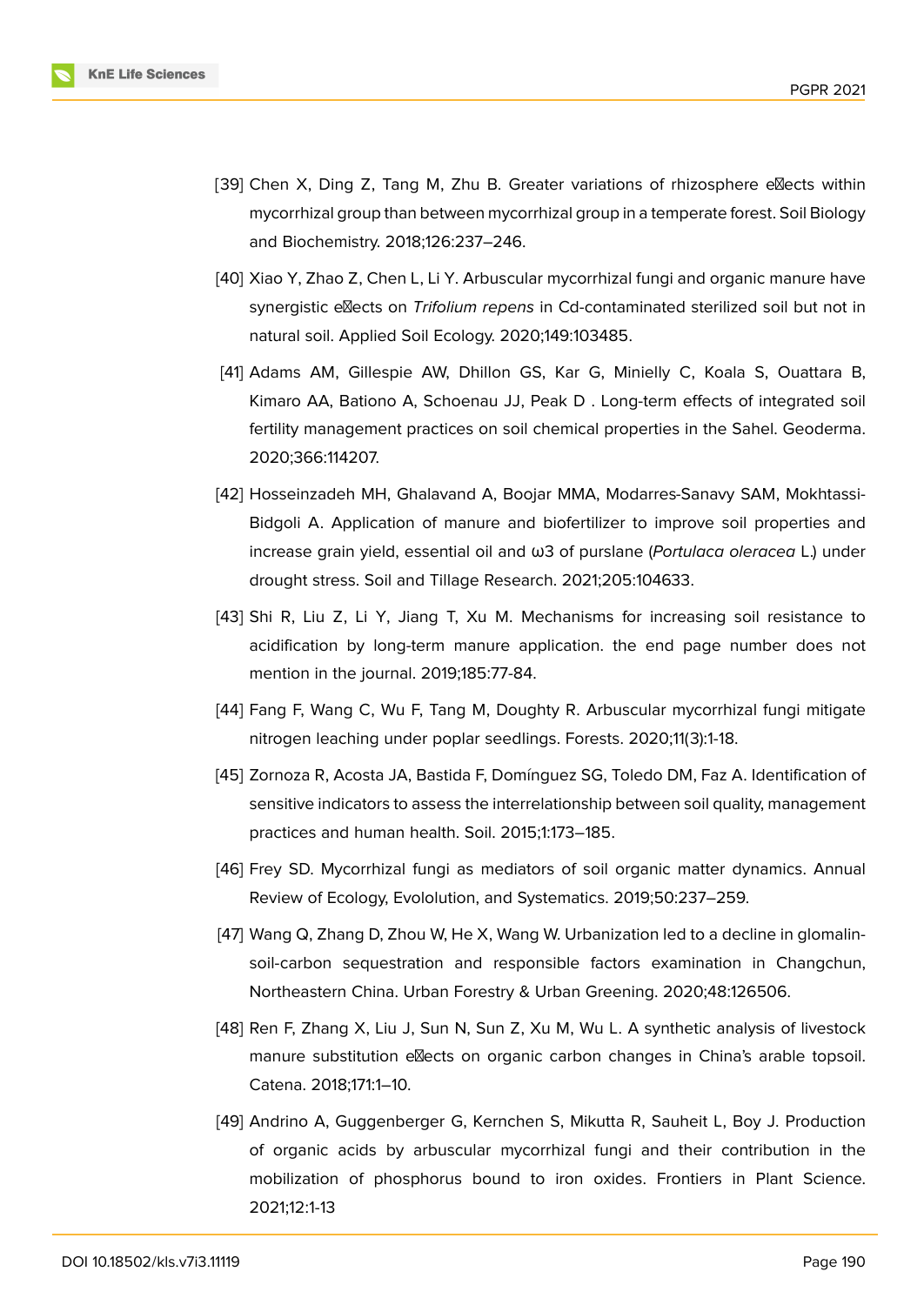

- [50] Bender SF, Conen F, Van der Heijden MGA. Mycorrhizal effects on nutrient cycling, nutrient leaching and N2O production in experimental grassland. Soil Biology and Biochemistry. 2015;80:283-292.
- [51] Xu H, Shao H, Lu Y. Arbuscular mycorrhiza fungi and related soil microbial activity drive carbon mineralization in the maize rhizosphere. Ecotoxicology and Environmental Safety. 2019;182:109476.
- [52] Azevedo RP, Salcedo IH, Lima PA, da Silva Fraga V, Lana RMQ. Mobility of phosphorus from organic and inorganic source materials in a sandy soil. International. Journal of Recycling of Organic Waste in Agriculture. 2018;7:153–163.
- [53] Gondek K, Mierzwa-Hersztek M, Kopec M, Sikora J, Glab T, Szczurowska K. Influence of biochar application on reduced acidification of sandy soil, increased cation exchange capacity, and the content of available forms of K, Mg, and P. Polish Journal of Environmental Studies 2019;28(1):1–9.
- <span id="page-11-0"></span>[54] Biswas JG, Naher UA. Advances in rice research for abiotic stress tolerance. Cambride UK: Woodhead Publishing; 2019.
- [55] Withers E, Hill PW, Chadwick DR, Jones DL. Use of untargeted metabolomics for assessing soil quality and microbial function. Soil Biology and Biochemistry. 2020;143:107758.
- [56] Delitte M, Caulier S, Bragard C, Desoignies N. Plant microbiota beyond farming practices: A review. Frontiers in Sustainable Food Systems. 2021;5:1-14.
- [57] Wang J, Liu Z, Xia J, Chen Y. Effect of microbial inoculation on physicochemical properties and bacterial community structure of citrus peel composting. Bioresource Technology. 2019;291:121843.
- [58] Zhang J, Cook J, Nearing JT, Zhang J, Raudonis R, Glick BR, Langille MGI, Cheng Z. Harnessing the plant microbiome to promote the growth of agricultural crops. Microbiological Research. 245:126690.
- [59] Hao L, Zhang Z, Hao B, Diao F, Zhang J, Bao Z, Guo W. Arbuscular mycorrhizal fungi alter microbiome structure of rhizosphere soil to enhance maize tolerance to La. Ecotoxicology and Environmental Safety. 2021;212:111996.
- <span id="page-11-1"></span>[60] Kaur S, Suseela V. Unraveling arbuscular mycorrhiza-induced changes in plant primary and secondary metabolome. Metabolites. 2020;10(8):1-30
- <span id="page-11-2"></span>[61] Carvalhais LC, Rincon-Florez VA, Brewer PB, Beveridge CA, Dennis PG, Schenk PM. The ability of plants to produce strigolactones allects rhizosphere community composition of fungi but not bacteria. Rhizosphere. 2019;9:18–26.